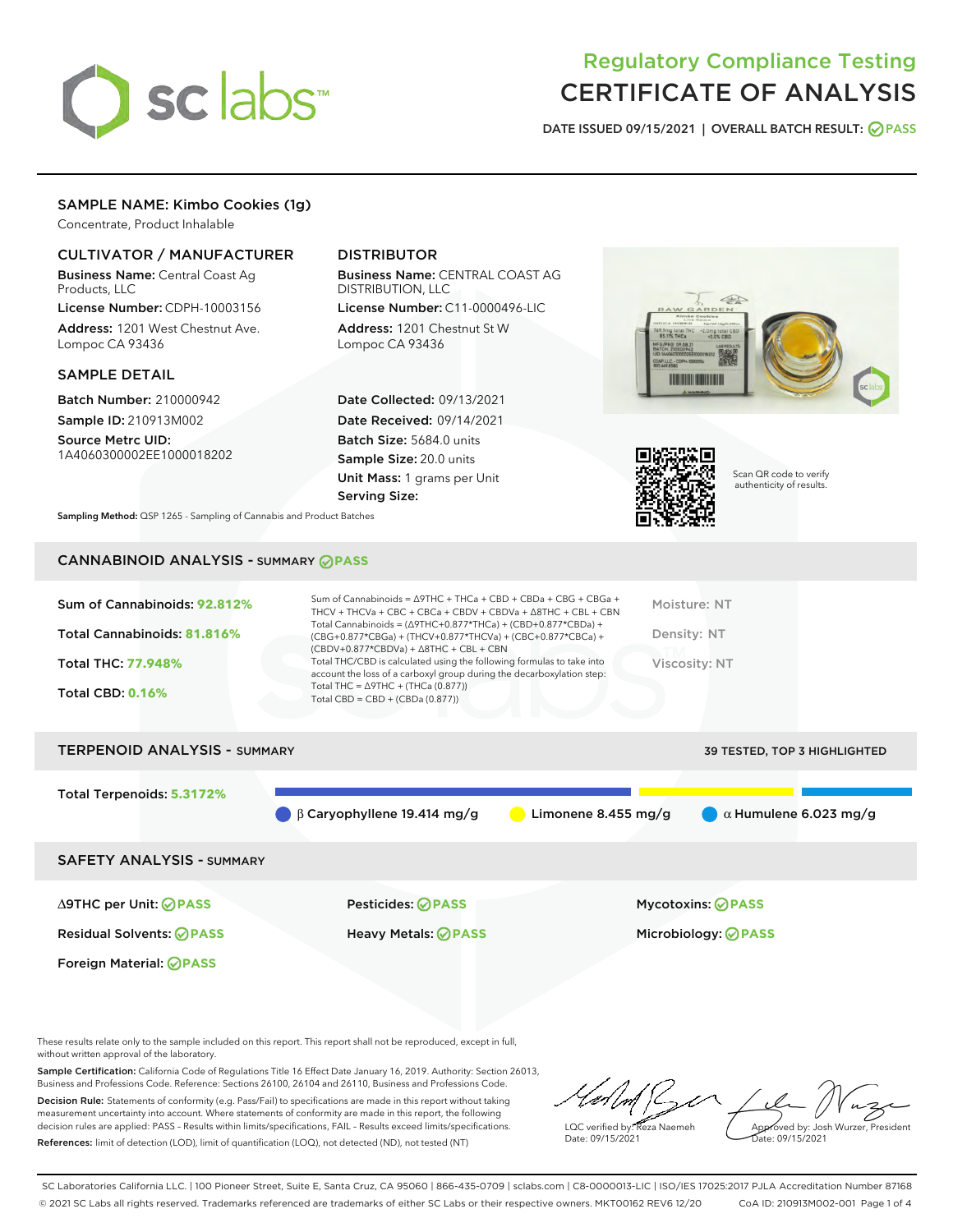



KIMBO COOKIES (1G) | DATE ISSUED 09/15/2021 | OVERALL BATCH RESULT: **● PASS** 

#### CANNABINOID TEST RESULTS - 09/14/2021 2 PASS

Tested by high-performance liquid chromatography with diode-array detection (HPLC-DAD). **Method:** QSP 1157 - Analysis of Cannabinoids by HPLC-DAD

#### TOTAL CANNABINOIDS: **81.816%**

Total Cannabinoids (Total THC) + (Total CBD) + (Total CBG) + (Total THCV) + (Total CBC) + (Total CBDV) + ∆8THC + CBL + CBN

TOTAL THC: **77.948%** Total THC (∆9THC+0.877\*THCa)

TOTAL CBD: **0.16%**

Total CBD (CBD+0.877\*CBDa)

TOTAL CBG: 2.1% Total CBG (CBG+0.877\*CBGa)

TOTAL THCV: 0.349% Total THCV (THCV+0.877\*THCVa)

TOTAL CBC: 1.259% Total CBC (CBC+0.877\*CBCa)

TOTAL CBDV: ND Total CBDV (CBDV+0.877\*CBDVa)

| <b>COMPOUND</b>  | LOD/LOQ<br>(mg/g)          | <b>MEASUREMENT</b><br><b>UNCERTAINTY</b><br>(mg/g) | <b>RESULT</b><br>(mg/g) | <b>RESULT</b><br>(%) |
|------------------|----------------------------|----------------------------------------------------|-------------------------|----------------------|
| <b>THCa</b>      | 0.05 / 0.14                | ±21.937                                            | 853.59                  | 85.359               |
| <b>A9THC</b>     | 0.06 / 0.26                | ±1.062                                             | 30.88                   | 3.088                |
| <b>CBGa</b>      | 0.1 / 0.2                  | ±1.08                                              | 20.6                    | 2.06                 |
| <b>CBCa</b>      | 0.07/0.28                  | ±0.668                                             | 13.67                   | 1.367                |
| <b>THCVa</b>     | 0.07/0.20                  | ±0.190                                             | 3.98                    | 0.398                |
| <b>CBG</b>       | 0.06/0.19                  | ±0.117                                             | 2.98                    | 0.298                |
| <b>CBDa</b>      | 0.02 / 0.19                | ±0.053                                             | 1.82                    | 0.182                |
| <b>CBC</b>       | 0.2/0.5                    | ±0.02                                              | 0.6                     | 0.06                 |
| $\triangle$ 8THC | 0.1 / 0.4                  | N/A                                                | <b>ND</b>               | <b>ND</b>            |
| <b>THCV</b>      | 0.1/0.2                    | N/A                                                | <b>ND</b>               | <b>ND</b>            |
| <b>CBD</b>       | 0.07/0.29                  | N/A                                                | <b>ND</b>               | <b>ND</b>            |
| <b>CBDV</b>      | 0.04 / 0.15                | N/A                                                | <b>ND</b>               | <b>ND</b>            |
| <b>CBDVa</b>     | 0.03/0.53                  | N/A                                                | <b>ND</b>               | <b>ND</b>            |
| <b>CBL</b>       | 0.06 / 0.24                | N/A                                                | <b>ND</b>               | <b>ND</b>            |
| <b>CBN</b>       | 0.1/0.3                    | N/A                                                | <b>ND</b>               | <b>ND</b>            |
|                  | <b>SUM OF CANNABINOIDS</b> |                                                    | 928.12 mg/g             | 92.812%              |

#### **UNIT MASS: 1 grams per Unit**

| ∆9THC per Unit                        | 1120 per-package limit     | 30.88 mg/unit<br><b>PASS</b> |  |  |
|---------------------------------------|----------------------------|------------------------------|--|--|
| <b>Total THC per Unit</b>             |                            | 779.48 mg/unit               |  |  |
| <b>CBD per Unit</b>                   |                            | <b>ND</b>                    |  |  |
| <b>Total CBD per Unit</b>             |                            | $1.60$ mg/unit               |  |  |
| Sum of Cannabinoids<br>per Unit       |                            | 928.12 mg/unit               |  |  |
| <b>Total Cannabinoids</b><br>per Unit |                            | 818.16 mg/unit               |  |  |
| <b>MOISTURE TEST RESULT</b>           | <b>DENSITY TEST RESULT</b> | <b>VISCOSITY TEST RESULT</b> |  |  |

Not Tested

Not Tested

Not Tested

#### TERPENOID TEST RESULTS - 09/15/2021

Terpene analysis utilizing gas chromatography-flame ionization detection (GC-FID). **Method:** QSP 1192 - Analysis of Terpenoids by GC-FID

| <b>COMPOUND</b>         | LOD/LOQ<br>(mg/g) | <b>MEASUREMENT</b><br><b>UNCERTAINTY</b><br>(mg/g) | <b>RESULT</b><br>(mg/g)                          | <b>RESULT</b><br>(%) |
|-------------------------|-------------------|----------------------------------------------------|--------------------------------------------------|----------------------|
| $\beta$ Caryophyllene   | 0.004 / 0.012     | ±0.6911                                            | 19.414                                           | 1.9414               |
| Limonene                | 0.005 / 0.016     | ±0.1209                                            | 8.455                                            | 0.8455               |
| $\alpha$ Humulene       | 0.009 / 0.029     | ±0.1933                                            | 6.023                                            | 0.6023               |
| $\alpha$ Bisabolol      | 0.008 / 0.026     | ±0.1613                                            | 3.021                                            | 0.3021               |
| <b>Myrcene</b>          | 0.008 / 0.025     | ±0.0375                                            | 2.905                                            | 0.2905               |
| Linalool                | 0.009 / 0.032     | ±0.0968                                            | 2.548                                            | 0.2548               |
| trans-ß-Farnesene       | 0.008 / 0.025     | ±0.0634                                            | 1.786                                            | 0.1786               |
| Guaiol                  | 0.009 / 0.030     | ±0.0801                                            | 1.697                                            | 0.1697               |
| Fenchol                 | 0.010 / 0.034     | ±0.0505                                            | 1.304                                            | 0.1304               |
| Terpineol               | 0.016 / 0.055     | ±0.0739                                            | 1.204                                            | 0.1204               |
| Ocimene                 | 0.011 / 0.038     | ±0.0315                                            | 0.982                                            | 0.0982               |
| $\beta$ Pinene          | 0.004 / 0.014     | ±0.0100                                            | 0.869                                            | 0.0869               |
| Nerolidol               | 0.009 / 0.028     | ±0.0530                                            | 0.842                                            | 0.0842               |
| Caryophyllene<br>Oxide  | 0.010 / 0.033     | ±0.0327                                            | 0.711                                            | 0.0711               |
| $\alpha$ Pinene         | 0.005 / 0.017     | ±0.0039                                            | 0.452                                            | 0.0452               |
| <b>Borneol</b>          | 0.005 / 0.016     | ±0.0131                                            | 0.313                                            | 0.0313               |
| Terpinolene             | 0.008 / 0.026     | ±0.0049                                            | 0.240                                            | 0.0240               |
| Fenchone                | 0.009 / 0.028     | ±0.0040                                            | 0.137                                            | 0.0137               |
| Camphene                | 0.005 / 0.015     | ±0.0012                                            | 0.105                                            | 0.0105               |
| Geraniol                | 0.002 / 0.007     | ±0.0021                                            | 0.047                                            | 0.0047               |
| Sabinene Hydrate        | 0.006 / 0.022     | ±0.0018                                            | 0.046                                            | 0.0046               |
| Citronellol             | 0.003 / 0.010     | ±0.0020                                            | 0.042                                            | 0.0042               |
| Nerol                   | 0.003 / 0.011     | ±0.0013                                            | 0.029                                            | 0.0029               |
| Sabinene                | 0.004 / 0.014     | N/A                                                | <loq< th=""><th><math>&lt;</math>LOQ</th></loq<> | $<$ LOQ              |
| Eucalyptol              | 0.006 / 0.018     | N/A                                                | <loq< th=""><th><loq< th=""></loq<></th></loq<>  | <loq< th=""></loq<>  |
| $\gamma$ Terpinene      | 0.006 / 0.018     | N/A                                                | <loq< th=""><th><loq< th=""></loq<></th></loq<>  | <loq< th=""></loq<>  |
| Isoborneol              | 0.004 / 0.012     | N/A                                                | <loq< th=""><th><math>&lt;</math>LOQ</th></loq<> | $<$ LOQ              |
| $\alpha$ Phellandrene   | 0.006 / 0.020     | N/A                                                | ND                                               | <b>ND</b>            |
| 3 Carene                | 0.005 / 0.018     | N/A                                                | <b>ND</b>                                        | <b>ND</b>            |
| $\alpha$ Terpinene      | 0.005 / 0.017     | N/A                                                | <b>ND</b>                                        | <b>ND</b>            |
| p-Cymene                | 0.005 / 0.016     | N/A                                                | ND                                               | <b>ND</b>            |
| (-)-Isopulegol          | 0.005 / 0.016     | N/A                                                | <b>ND</b>                                        | ND                   |
| Camphor                 | 0.006 / 0.019     | N/A                                                | ND                                               | <b>ND</b>            |
| Menthol                 | 0.008 / 0.025     | N/A                                                | <b>ND</b>                                        | <b>ND</b>            |
| R-(+)-Pulegone          | 0.003 / 0.011     | N/A                                                | ND                                               | ND                   |
| <b>Geranyl Acetate</b>  | 0.004 / 0.014     | N/A                                                | ND                                               | ND                   |
| $\alpha$ Cedrene        | 0.005 / 0.016     | N/A                                                | ND                                               | <b>ND</b>            |
| Valencene               | 0.009 / 0.030     | N/A                                                | ND                                               | ND                   |
| Cedrol                  | 0.008 / 0.027     | N/A                                                | ND                                               | <b>ND</b>            |
| <b>TOTAL TERPENOIDS</b> |                   |                                                    | 53.172 mg/g                                      | 5.3172%              |

SC Laboratories California LLC. | 100 Pioneer Street, Suite E, Santa Cruz, CA 95060 | 866-435-0709 | sclabs.com | C8-0000013-LIC | ISO/IES 17025:2017 PJLA Accreditation Number 87168 © 2021 SC Labs all rights reserved. Trademarks referenced are trademarks of either SC Labs or their respective owners. MKT00162 REV6 12/20 CoA ID: 210913M002-001 Page 2 of 4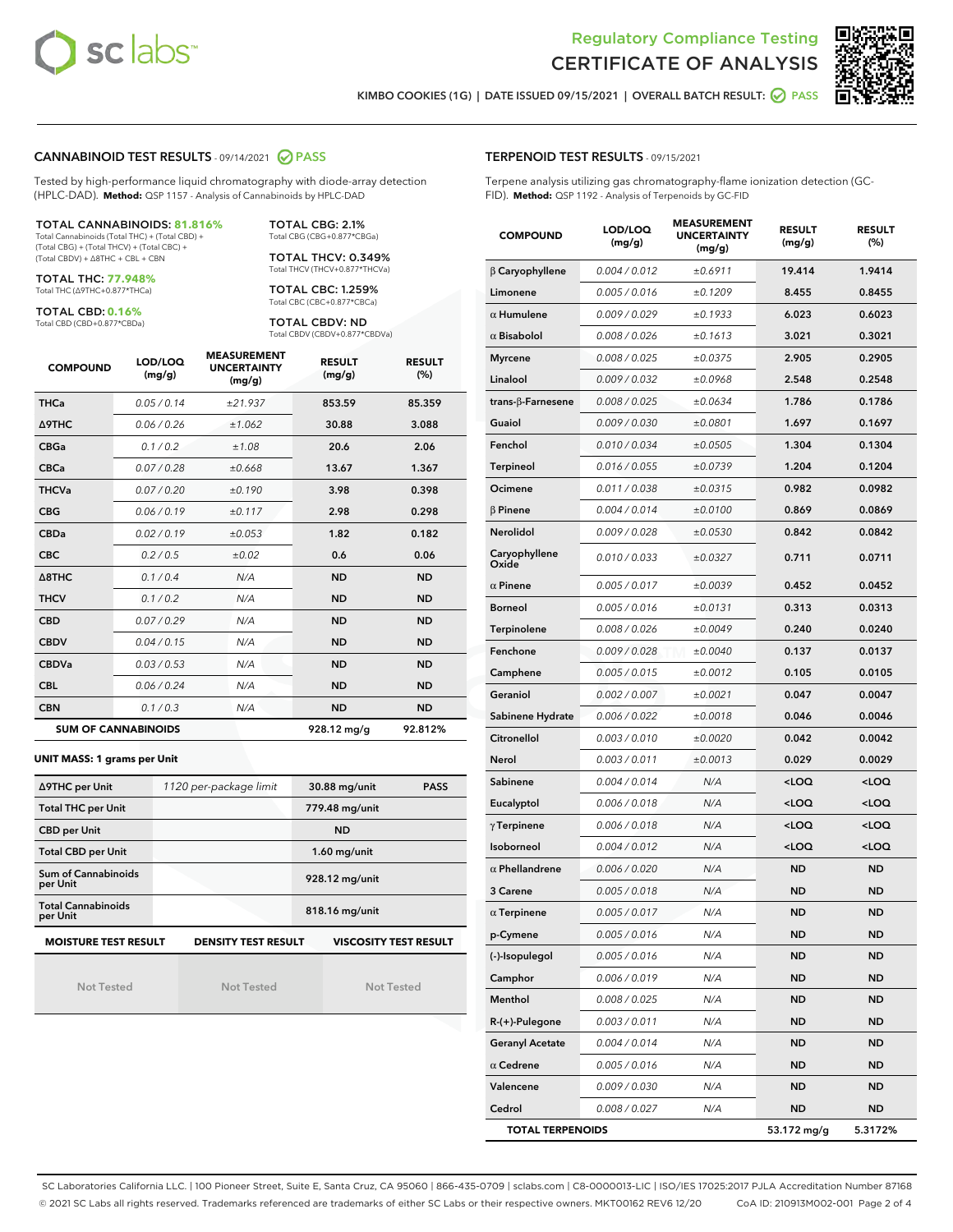



KIMBO COOKIES (1G) | DATE ISSUED 09/15/2021 | OVERALL BATCH RESULT: ● PASS

# CATEGORY 1 PESTICIDE TEST RESULTS - 09/14/2021 2 PASS

Pesticide and plant growth regulator analysis utilizing high-performance liquid chromatography-mass spectrometry (HPLC-MS) or gas chromatography-mass spectrometry (GC-MS). \*GC-MS utilized where indicated. **Method:** QSP 1212 - Analysis of Pesticides and Mycotoxins by LC-MS or QSP 1213 - Analysis of Pesticides by GC-MS

| <b>COMPOUND</b>             | LOD/LOQ<br>$(\mu g/g)$ | <b>ACTION</b><br><b>LIMIT</b><br>$(\mu g/g)$ | <b>MEASUREMENT</b><br><b>UNCERTAINTY</b><br>$(\mu g/g)$ | <b>RESULT</b><br>$(\mu g/g)$ | <b>RESULT</b> |
|-----------------------------|------------------------|----------------------------------------------|---------------------------------------------------------|------------------------------|---------------|
| Aldicarb                    | 0.03 / 0.08            | $\ge$ LOD                                    | N/A                                                     | <b>ND</b>                    | <b>PASS</b>   |
| Carbofuran                  | 0.02 / 0.05            | $\ge$ LOD                                    | N/A                                                     | <b>ND</b>                    | <b>PASS</b>   |
| Chlordane*                  | 0.03 / 0.08            | $>$ LOD                                      | N/A                                                     | <b>ND</b>                    | <b>PASS</b>   |
| Chlorfenapyr*               | 0.03/0.10              | $>$ LOD                                      | N/A                                                     | <b>ND</b>                    | <b>PASS</b>   |
| Chlorpyrifos                | 0.02 / 0.06            | $\ge$ LOD                                    | N/A                                                     | <b>ND</b>                    | <b>PASS</b>   |
| Coumaphos                   | 0.02 / 0.07            | $\ge$ LOD                                    | N/A                                                     | <b>ND</b>                    | <b>PASS</b>   |
| Daminozide                  | 0.02 / 0.07            | $\ge$ LOD                                    | N/A                                                     | <b>ND</b>                    | <b>PASS</b>   |
| <b>DDVP</b><br>(Dichlorvos) | 0.03/0.09              | $\ge$ LOD                                    | N/A                                                     | <b>ND</b>                    | <b>PASS</b>   |
| Dimethoate                  | 0.03/0.08              | $\ge$ LOD                                    | N/A                                                     | <b>ND</b>                    | <b>PASS</b>   |
| Ethoprop(hos)               | 0.03/0.10              | $>$ LOD                                      | N/A                                                     | <b>ND</b>                    | <b>PASS</b>   |
| Etofenprox                  | 0.02 / 0.06            | $\ge$ LOD                                    | N/A                                                     | <b>ND</b>                    | <b>PASS</b>   |
| Fenoxycarb                  | 0.03/0.08              | $\ge$ LOD                                    | N/A                                                     | <b>ND</b>                    | <b>PASS</b>   |
| Fipronil                    | 0.03/0.08              | $\ge$ LOD                                    | N/A                                                     | <b>ND</b>                    | <b>PASS</b>   |
| Imazalil                    | 0.02 / 0.06            | $\geq$ LOD                                   | N/A                                                     | <b>ND</b>                    | <b>PASS</b>   |
| Methiocarb                  | 0.02 / 0.07            | $\ge$ LOD                                    | N/A                                                     | <b>ND</b>                    | <b>PASS</b>   |
| Methyl<br>parathion         | 0.03/0.10              | $\ge$ LOD                                    | N/A                                                     | <b>ND</b>                    | <b>PASS</b>   |
| <b>Mevinphos</b>            | 0.03/0.09              | $\ge$ LOD                                    | N/A                                                     | <b>ND</b>                    | <b>PASS</b>   |
| Paclobutrazol               | 0.02 / 0.05            | $\ge$ LOD                                    | N/A                                                     | <b>ND</b>                    | <b>PASS</b>   |
| Propoxur                    | 0.03/0.09              | $\ge$ LOD                                    | N/A                                                     | <b>ND</b>                    | <b>PASS</b>   |
| Spiroxamine                 | 0.03 / 0.08            | $\ge$ LOD                                    | N/A                                                     | <b>ND</b>                    | <b>PASS</b>   |
| Thiacloprid                 | 0.03/0.10              | $\ge$ LOD                                    | N/A                                                     | <b>ND</b>                    | <b>PASS</b>   |

# CATEGORY 2 PESTICIDE TEST RESULTS - 09/14/2021 @ PASS

| <b>COMPOUND</b>          | LOD/LOO<br>$(\mu g/g)$ | <b>ACTION</b><br>LIMIT<br>$(\mu g/g)$ | <b>MEASUREMENT</b><br><b>UNCERTAINTY</b><br>$(\mu g/g)$ | <b>RESULT</b><br>$(\mu g/g)$ | <b>RESULT</b> |  |
|--------------------------|------------------------|---------------------------------------|---------------------------------------------------------|------------------------------|---------------|--|
| Abamectin                | 0.03/0.10              | 0.1                                   | N/A                                                     | <b>ND</b>                    | <b>PASS</b>   |  |
| Acephate                 | 0.02/0.07              | 0.1                                   | N/A                                                     | <b>ND</b>                    | <b>PASS</b>   |  |
| Acequinocyl              | 0.02/0.07              | 0.1                                   | N/A                                                     | <b>ND</b>                    | <b>PASS</b>   |  |
| Acetamiprid              | 0.02/0.05              | 0.1                                   | N/A                                                     | <b>ND</b>                    | <b>PASS</b>   |  |
| Azoxystrobin             | 0.02/0.07              | 0.1                                   | N/A                                                     | <b>ND</b>                    | <b>PASS</b>   |  |
| <b>Bifenazate</b>        | 0.01 / 0.04            | 0.1                                   | N/A                                                     | <b>ND</b>                    | <b>PASS</b>   |  |
| <b>Bifenthrin</b>        | 0.02 / 0.05            | 3                                     | N/A                                                     | <b>ND</b>                    | <b>PASS</b>   |  |
| <b>Boscalid</b>          | 0.03/0.09              | 0.1                                   | N/A                                                     | <b>ND</b>                    | <b>PASS</b>   |  |
| Captan                   | 0.19/0.57              | 07                                    | N/A                                                     | <b>ND</b>                    | <b>PASS</b>   |  |
| Carbaryl                 | 0.02/0.06              | 0.5                                   | N/A                                                     | <b>ND</b>                    | <b>PASS</b>   |  |
| Chlorantranilip-<br>role | 0.04/0.12              | 10                                    | N/A                                                     | <b>ND</b>                    | <b>PASS</b>   |  |
| Clofentezine             | 0.03/0.09              | 0 <sub>1</sub>                        | N/A                                                     | <b>ND</b>                    | <b>PASS</b>   |  |

| <b>CATEGORY 2 PESTICIDE TEST RESULTS</b> - 09/14/2021 continued |
|-----------------------------------------------------------------|
|-----------------------------------------------------------------|

| <b>COMPOUND</b>               | LOD/LOQ<br>(µg/g) | <b>ACTION</b><br>LIMIT<br>(µg/g) | <b>MEASUREMENT</b><br><b>UNCERTAINTY</b><br>$(\mu g/g)$ | <b>RESULT</b><br>(µg/g) | <b>RESULT</b> |
|-------------------------------|-------------------|----------------------------------|---------------------------------------------------------|-------------------------|---------------|
| Cyfluthrin                    | 0.12 / 0.38       | $\overline{c}$                   | N/A                                                     | ND                      | <b>PASS</b>   |
| Cypermethrin                  | 0.11/0.32         | 1                                | N/A                                                     | ND                      | <b>PASS</b>   |
| Diazinon                      | 0.02 / 0.05       | 0.1                              | N/A                                                     | ND                      | <b>PASS</b>   |
| Dimethomorph                  | 0.03 / 0.09       | 2                                | N/A                                                     | <b>ND</b>               | <b>PASS</b>   |
| Etoxazole                     | 0.02 / 0.06       | 0.1                              | N/A                                                     | ND                      | <b>PASS</b>   |
| Fenhexamid                    | 0.03 / 0.09       | 0.1                              | N/A                                                     | <b>ND</b>               | <b>PASS</b>   |
| Fenpyroximate                 | 0.02 / 0.06       | 0.1                              | N/A                                                     | <b>ND</b>               | <b>PASS</b>   |
| Flonicamid                    | 0.03 / 0.10       | 0.1                              | N/A                                                     | <b>ND</b>               | <b>PASS</b>   |
| Fludioxonil                   | 0.03 / 0.10       | 0.1                              | N/A                                                     | ND                      | <b>PASS</b>   |
| Hexythiazox                   | 0.02 / 0.07       | 0.1                              | N/A                                                     | <b>ND</b>               | <b>PASS</b>   |
| Imidacloprid                  | 0.04 / 0.11       | 5                                | N/A                                                     | ND                      | <b>PASS</b>   |
| Kresoxim-methyl               | 0.02 / 0.07       | 0.1                              | N/A                                                     | ND                      | <b>PASS</b>   |
| <b>Malathion</b>              | 0.03 / 0.09       | 0.5                              | N/A                                                     | <b>ND</b>               | <b>PASS</b>   |
| Metalaxyl                     | 0.02 / 0.07       | $\overline{\mathcal{L}}$         | N/A                                                     | <b>ND</b>               | <b>PASS</b>   |
| Methomyl                      | 0.03 / 0.10       | $\mathcal{I}$                    | N/A                                                     | <b>ND</b>               | <b>PASS</b>   |
| Myclobutanil                  | 0.03 / 0.09       | 0.1                              | N/A                                                     | <b>ND</b>               | <b>PASS</b>   |
| Naled                         | 0.02 / 0.07       | 0.1                              | N/A                                                     | <b>ND</b>               | <b>PASS</b>   |
| Oxamyl                        | 0.04 / 0.11       | 0.5                              | N/A                                                     | <b>ND</b>               | <b>PASS</b>   |
| Pentachloronitro-<br>benzene* | 0.03 / 0.09       | 0.1                              | N/A                                                     | <b>ND</b>               | <b>PASS</b>   |
| Permethrin                    | 0.04/0.12         | 0.5                              | N/A                                                     | ND                      | <b>PASS</b>   |
| Phosmet                       | 0.03 / 0.10       | 0.1                              | N/A                                                     | ND                      | <b>PASS</b>   |
| Piperonylbu-<br>toxide        | 0.02 / 0.07       | 3                                | N/A                                                     | <b>ND</b>               | <b>PASS</b>   |
| Prallethrin                   | 0.03 / 0.08       | 0.1                              | N/A                                                     | ND                      | <b>PASS</b>   |
| Propiconazole                 | 0.02 / 0.07       | 0.1                              | N/A                                                     | <b>ND</b>               | <b>PASS</b>   |
| Pyrethrins                    | 0.04 / 0.12       | 0.5                              | N/A                                                     | ND                      | <b>PASS</b>   |
| Pyridaben                     | 0.02 / 0.07       | 0.1                              | N/A                                                     | ND                      | <b>PASS</b>   |
| Spinetoram                    | 0.02 / 0.07       | 0.1                              | N/A                                                     | ND                      | <b>PASS</b>   |
| Spinosad                      | 0.02 / 0.07       | 0.1                              | N/A                                                     | <b>ND</b>               | <b>PASS</b>   |
| Spiromesifen                  | 0.02 / 0.05       | 0.1                              | N/A                                                     | ND                      | <b>PASS</b>   |
| Spirotetramat                 | 0.02 / 0.06       | 0.1                              | N/A                                                     | ND                      | <b>PASS</b>   |
| Tebuconazole                  | 0.02 / 0.07       | 0.1                              | N/A                                                     | ND                      | <b>PASS</b>   |
| Thiamethoxam                  | 0.03 / 0.10       | 5                                | N/A                                                     | ND                      | <b>PASS</b>   |
| Trifloxystrobin               | 0.03 / 0.08       | 0.1                              | N/A                                                     | ND                      | <b>PASS</b>   |

SC Laboratories California LLC. | 100 Pioneer Street, Suite E, Santa Cruz, CA 95060 | 866-435-0709 | sclabs.com | C8-0000013-LIC | ISO/IES 17025:2017 PJLA Accreditation Number 87168 © 2021 SC Labs all rights reserved. Trademarks referenced are trademarks of either SC Labs or their respective owners. MKT00162 REV6 12/20 CoA ID: 210913M002-001 Page 3 of 4